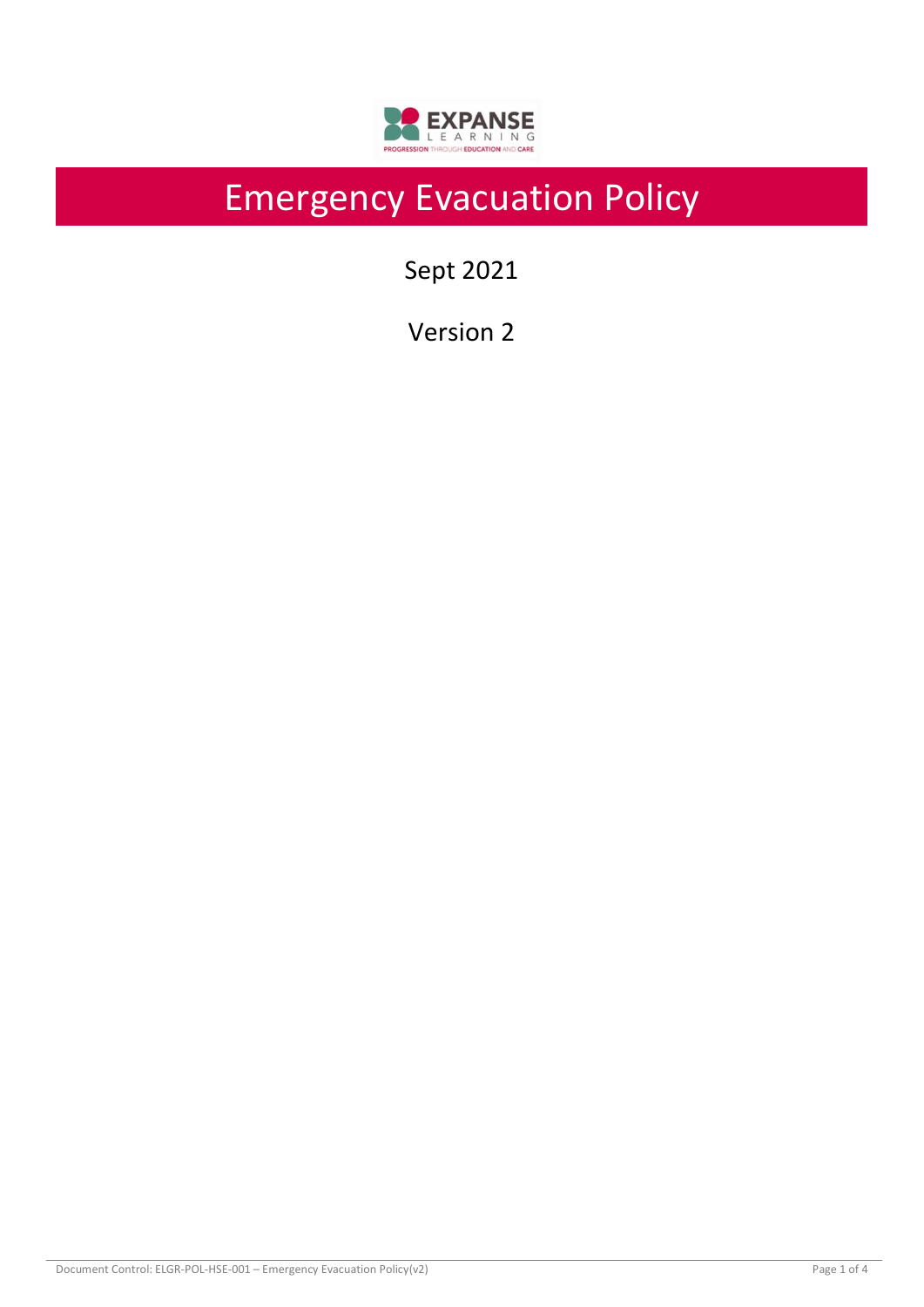# **1. Scope**

#### All employees of Expanse Learning

#### 2. **Overview**

The purpose of Emergency Evacuation simulations (Fire Drills) is to prepare our students and staff in the event of a fire or other emergency. Fire drills are used as an avenue to systematically identify various fire safety issues, such as:

- Allowing occupants to familiarise themselves with drill procedures, location of fire exits, and the sound of the fire alarm
- o Identifying problems with the fire alarm components
- o Determining if additional equipment is necessary in certain areas of the building
- o Monitoring whether the evacuation of the building is performed as required; and
- $\circ$  Providing information on the amount of time it takes to evacuate a building and which exit are generally used.

## **3. Frequency of Drills**

Periodic fire drills shall be conducted at various times throughout the year to ensure all staff and students are aware of what is expected of them

| <b>Responsible Person</b> | <b>Expanse Learning</b><br><b>The School</b> | <b>Expanse Learning</b><br><b>The College (Leigh)</b> | <b>Expanse Learning</b><br><b>The College (Wigan)</b> |
|---------------------------|----------------------------------------------|-------------------------------------------------------|-------------------------------------------------------|
| Lead:                     | Health, Safety & Facilities Manager          | Health, Safety & Facilities Manager                   | Health, Safety & Facilities Manager                   |
| Support:                  | School Business Officer                      | College Manager                                       | <b>College Manager</b>                                |
| Support:                  | Fire Warden                                  | Fire Warden                                           | Fire Warden                                           |
| Frequency:                | Minimum 1 per Term                           | Minimum 1 per Term                                    | Minimum 1 per Term                                    |
|                           | (3 times per annum)                          | (3 times per annum)                                   | (3 times per annum)                                   |

Fire drills in academic buildings shall be conducted so as to minimize disruption to the College's educational mission.

#### **4. Procedures**

When conducting any fire drill at Expanse Learning, the following procedures shall be followed:

- o Fire Marshal shall schedule a date and time for the drill.
- o Prior Notice. Drills will be held at both expected and unexpected times in order to simulate the unusual conditions that can occur in an actual emergency. Accordingly, the Health, Safety & Facilities Manager shall determine whether prior notice will be given regarding the conducting of any fire drill.

## *Please note: Any alarm activations that are unplanned will not be counted towards the frequency in the table above.*

## *Announced Drills (Term 1 only)*

Announced drills will allow the building occupants an opportunity to prepare for the evacuation and can be used as a structured learning exercise. Announced drills will be used to introduce occupants to the concept of fire drills and ensure they are made aware of expectations with regards to these exercises. When it is determined that prior notice will be given, the following guidelines shall apply:

- o Notice will be given no less than three (3) days prior to the drill.
- o Notice will be posted throughout the building in visible areas, such as entrances and communal areas.

## *Unannounced Drills* (Term 2 & 3)

While more disruptive than announced drills, unannounced drills are typically a better indicator of what will occur in an actual emergency. Accordingly, unannounced drills will be used to test the response capabilities of the Expanse Learning community.

#### *During all evacuation the Fire Wardens will be recognised with a high visibility jacket.*

## *Evacuation of the Building*

The orderly evacuation of a building during an emergency depends on early warning and the staff's awareness of proper evacuation procedures.

All building occupants shall immediately evacuate the building when the fire alarm sounds. Occupants should not assume the alarm is a false one. The following steps must be followed: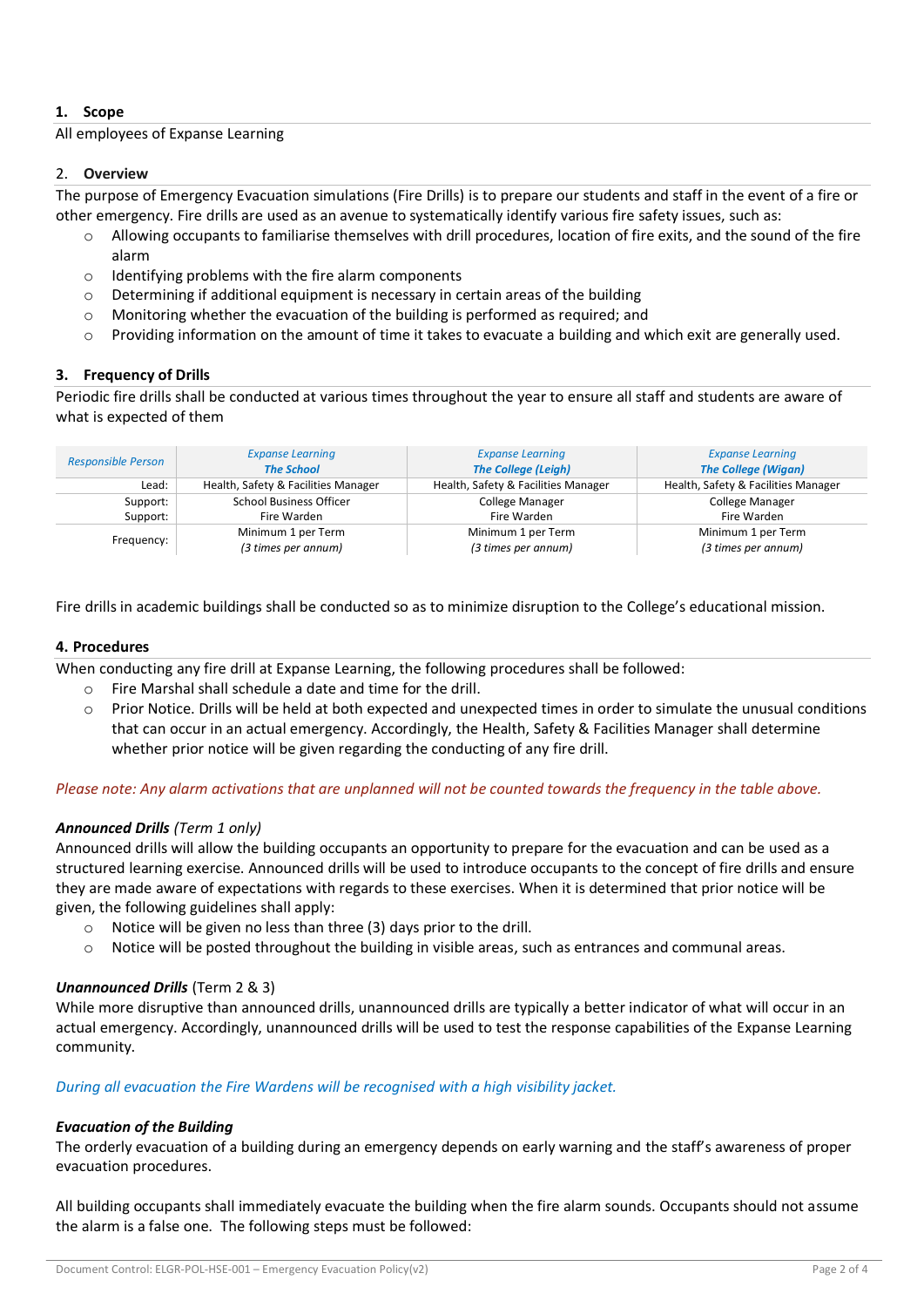- o All occupants shall continue to evacuate the building, even if the alarm stops.
- o All occupants shall use the nearest exist when evacuating the building.
- $\circ$  All occupants shall ensure that all interior doors are closed but left unlocked.
- $\circ$  All occupants should always use the stairs during an evacuation, whether real or simulated.
- $\circ$  Fire doors will keep out fire and smoke if they are closed and will protect an occupant until they get outside.
- $\circ$  \*Elevators (if applicable) shall not be used during the evacuation. If the power in the building fails, an occupant will be trapped inside the elevator.
- $\circ$  All occupants will remain outside of the building until such time as they are authorised by the Fire Warden to go back into the building.
- o Once outside, Class Teachers shall conduct an attendance check to ensure no students are missing. Fire Warden will check the visitors log to ensure all visitors and contractors have vacated the building.
- o If a student is unaccounted for, the Class Teacher shall immediately notify the Fire Warden who will notify emergency services on sight.
- o These Assembly points are designated for occupants to assemble following the evacuation

#### \* This only applies to *Expanse Learning, The College (Leigh), The Stadium, Sale Way, Leigh Sports Village, Leigh, WN7 4JY*

|                        | <b>Expanse Learning</b>                                                                                                                                                                                          | <b>Expanse Learning</b>                                                                    | <b>Expanse Learning</b>    |
|------------------------|------------------------------------------------------------------------------------------------------------------------------------------------------------------------------------------------------------------|--------------------------------------------------------------------------------------------|----------------------------|
|                        | <b>The School</b>                                                                                                                                                                                                | <b>The College (Leigh)</b>                                                                 | <b>The College (Wigan)</b> |
| <b>Assembly Point:</b> | Car park to the right of the building<br>when exiting through the main<br>reception. If this assembly point<br>becomes unsafe then the assembly<br>point will be moved across the main<br>road next to the park. | Car park to the left of the stadium<br>when exiting the building from the<br>min reception | <b>Main Carpark Gates</b>  |

For any students with disabilities limiting their mobility; staff will follow the Personal Emergency Evacuation Plan (PEEP) that will detail the procedure for their evacuation. Class Teachers and support staff will ensure assistance is provided to the student until the evacuation has been completed. When the Fire Warden is certain that all occupants have evacuated the building, the fire alarm will be silenced, re-set and the occupants may be permitted to re-enter the building.

#### **5. Report**

Emergency Evacuation shall be monitored for effectiveness and recorded within DatabridgeMIS.

## **6. Monitoring and Review**

The effectiveness of this policy will be reviewed annually.

| Staff:                                     |                    |                                | Disciplinary action, Support, Action Plan                                                           |                                       |            |  |
|--------------------------------------------|--------------------|--------------------------------|-----------------------------------------------------------------------------------------------------|---------------------------------------|------------|--|
| Student:                                   |                    |                                | Not applicable                                                                                      |                                       |            |  |
| Legislation/organisational:                |                    |                                | statutory and non-regulated compliance. Prosecution, Staff Retention, Poor employee performance etc |                                       |            |  |
| Compliance lead:                           |                    |                                | <b>Corporate Services</b>                                                                           |                                       |            |  |
| <b>Policy Reference:</b>                   |                    |                                | ELGR-POL-HSE-001                                                                                    |                                       |            |  |
| Version:                                   |                    |                                | $\overline{2}$                                                                                      |                                       |            |  |
| <b>Agreed policy location:</b>             |                    |                                | DatabridgeMIS                                                                                       |                                       |            |  |
| Does the policy require Governor approval? |                    |                                | No                                                                                                  |                                       |            |  |
| <b>Approval</b>                            |                    |                                |                                                                                                     |                                       |            |  |
|                                            | <b>Prepared by</b> |                                | Approved by                                                                                         | <b>Counter Signatory</b>              |            |  |
| Scott Roberts (Assoc. CIPD)                |                    |                                | <b>Tony Brown</b>                                                                                   | <b>Richard King</b>                   |            |  |
| 01/09/2021                                 |                    |                                | 01/09/2021                                                                                          | 10/09/2021                            |            |  |
|                                            |                    |                                |                                                                                                     |                                       |            |  |
| <b>Head of Corporate Services</b>          |                    |                                | CEO                                                                                                 | Director of Schools, Pre 16 Education |            |  |
| <b>Version Control</b>                     |                    |                                |                                                                                                     |                                       |            |  |
| Version                                    | Date               | Revision<br><b>Review Date</b> |                                                                                                     |                                       |            |  |
| 1                                          | 01/09/2020         | Policy Reviewed and updated    |                                                                                                     |                                       | 31/08/2021 |  |

*2* 01/09/2021 Policy Reviewed 31/08/2022